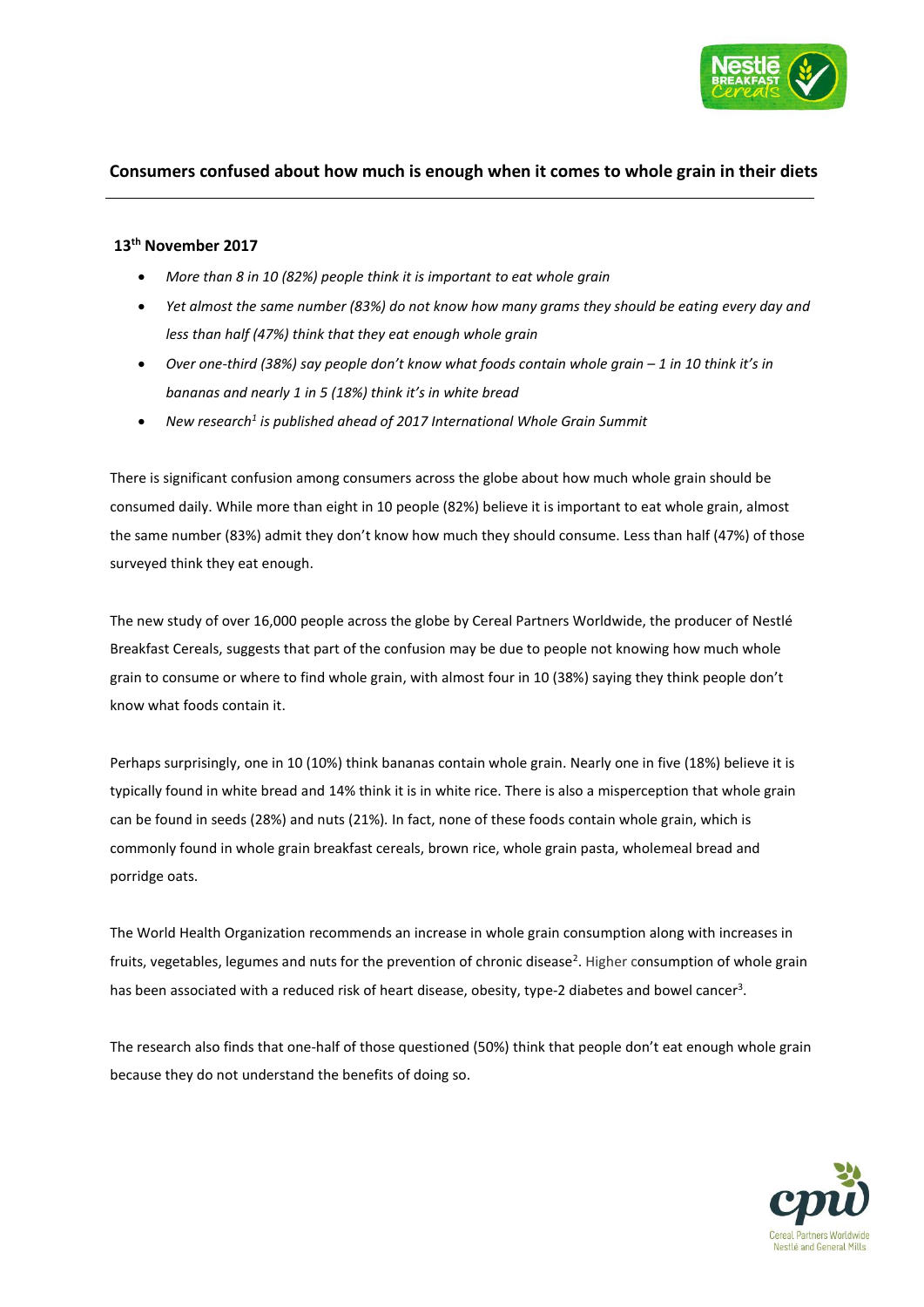

Positive messages cited by participants include that whole grain can be high in fibre (65%)

and good for digestion (64%), but the broader benefits are not as widely known. Less than half (48%) believe it is good for the heart and only 18 per cent think that it can help reduce the risk of type-2 diabetes<sup>5</sup>.

Despite the benefits, only three countries – the USA, Netherlands and Denmark – have a quantitative recommendation for whole grain. The USA recommends a minimum of three servings per day (equating to at least 48g), while Denmark recommends between 64 – 75g per day, depending on gender. Denmark has seen a 72% increase in whole grain intake, following the introduction of guidelines alongside a government-backed campaign<sup>4</sup>.

An easy way for people to meet the US whole grain daily recommendation (of at least 48g) is to include eating a bowl of whole grain breakfast cereal in the morning, followed by two slices of 100% whole grain bread for lunch and a portion of whole grain pasta or brown rice for dinner.

#### **David Homer, President and Chief Executive Officer of Cereal Partners Worldwide, says:**

*"We know that whole grain is good for us and that it's an important part of a balanced diet. That's why we've taken significant steps over the past decade to make our breakfast cereals better, by making whole grain the main ingredient in most of our cereals and improving the nutritional profile of our products.* 

*"However, our new research shows that people need help knowing how much whole grain to eat and importantly why getting more whole grain in our diets matters.* 

*"We see an opportunity for governments, academics and industry to back a global commitment to help inform people about whole grain and to increase the availability of whole grain foods. The first step on this journey is to agree to a set of global guidelines for recommended daily whole grain intake."*

### **Chris Seal, Professor of Food and Human Nutrition, Newcastle University, says:**

*"Whole grain is an essential component in the diet providing us with an important source of fibre and other nutrients which help to prevent heart disease, diabetes and weight gain. Clearly we are not eating enough whole grain globally and not enough is understood about the benefits of it – we need to do more to help people understand how to achieve a balanced diet."*

Five ways to 'go whole grain' are to:

- Check for 'whole' on the label wholemeal, whole wheat and whole oats are all whole grains
- Swap refined ('white') bread, rice or pasta for whole grain varieties
- Choose a whole grain breakfast cereal
- Add another portion of whole grain at lunch and dinner, such as whole grain bread, pasta or rice
- Look out for logos which highlight whole grain

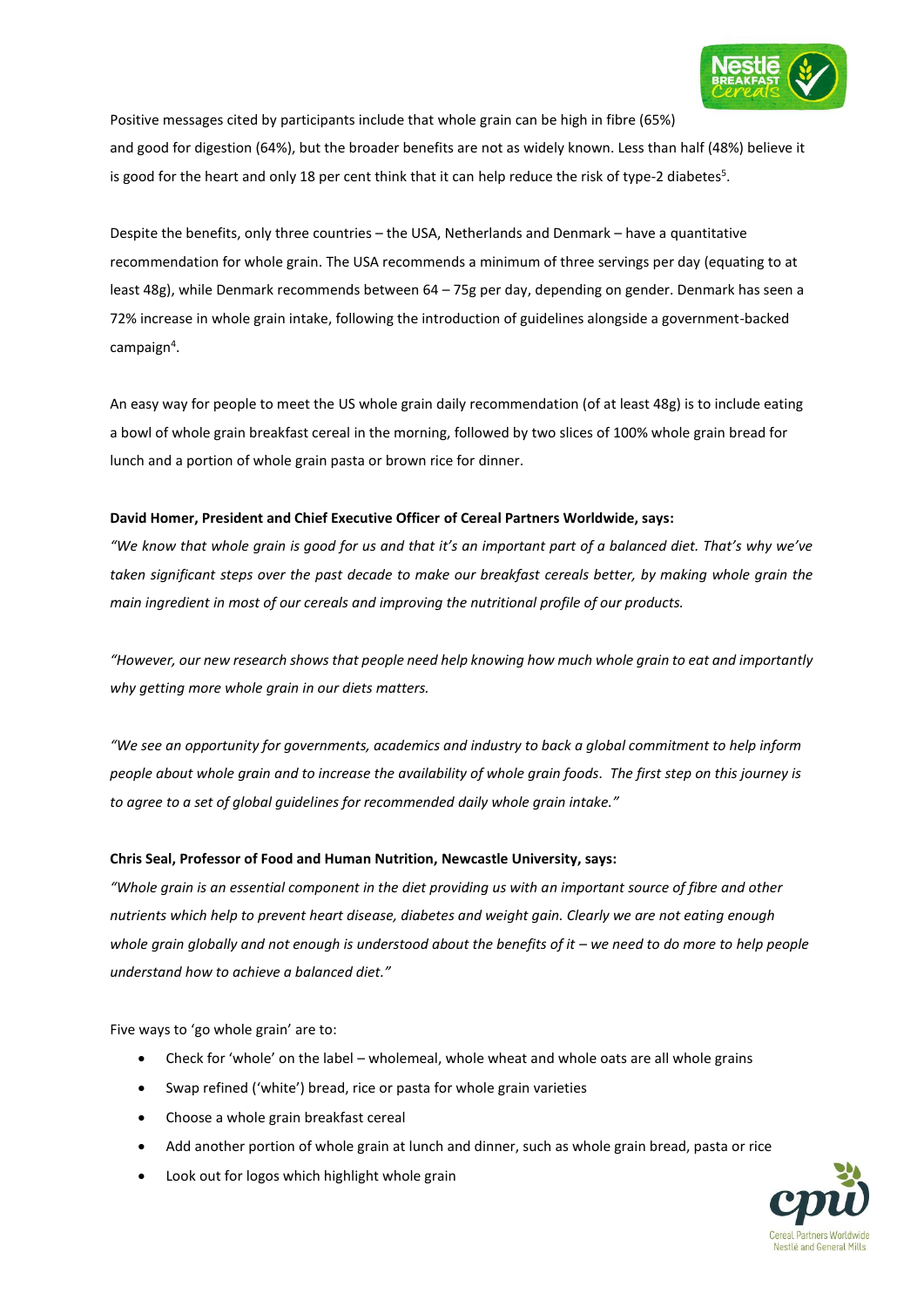

The findings are released ahead of the 2017 International Whole Grain Summit which takes place in Vienna from 13 - 15 November and brings together stakeholders in the whole grain supply chain to review the latest scientific thinking, set priorities and agree on key actions that must be taken to increase whole grain intake.

#### *-ENDS-*

#### **Notes to editors**

- 1. The research was commissioned by Cereal Partners Worldwide (CPW), the maker of Nestlé Breakfast Cereals, and undertaken online by independent research company, [Censuswide,](http://www.censuswide.com/) in October 2017. It surveyed 16,173 adult consumers in 11 countries including: Colombia, Mexico, Denmark, Finland, Norway, Sweden, Kingdom of Saudi Arabia, Malaysia, Turkey, United Arab Emirates and the United Kingdom.
- 2. Diet, nutrition and the prevention of chronic diseases: report of a Joint WHO/FAO Expert Consultation. WHO Technical Report Series, No. 916. Geneva: World Health Organization; 2003.
- 3. Ye, E.Q., et al., Greater whole-grain intake is associated with lower risk of type 2 diabetes, cardiovascular disease, and weight gain. J Nutr, 2012. 142(7): p. 1304-13 Aune, D., et al., Dietary fibre, whole grains, and risk of colorectal cancer: systematic review and doseresponse meta-analysis of prospective studies. Bmj, 2011. 343
- 4. Newcastle University Institute for Social Renewal, The Whole Grain Truth, May 2017. Available here: *<https://blogs.ncl.ac.uk/nisr/tag/wholegrain/>*
- 5. For more information on the health benefits of whole grain visit [http://www.eufic.org/en/whats-in](http://www.eufic.org/en/whats-in-food/article/qa-whole-grain)[food/article/qa-whole-grain](http://www.eufic.org/en/whats-in-food/article/qa-whole-grain)

#### **Research data**

The survey was commissioned by Cereal Partners Worldwide (CPW) and conducted online by independent research company Censuswide in October, 2017. It surveyed 16,173 adult consumers in 11 countries including: Columbia, Mexico, Denmark, Finland, Norway, Sweden, Kingdom of Saudi Arabia, United Arab Emirates, Malaysia, Turkey, and the United Kingdom.

#### **About Cereal Partners Worldwide**

Cereal Partners Worldwide (CPW) is a leading global breakfast cereal company and the maker of Nestlé Breakfast Cereals, including favourites such as NESQUIK®, FITNESS®, CHEERIOS® and CHOCAPIC®. With more than 50 brands to suit all ages and lifestyles, CPW strives to make breakfast better with nutritious, tasty and convenient food that helps people start their day in the best possible way.